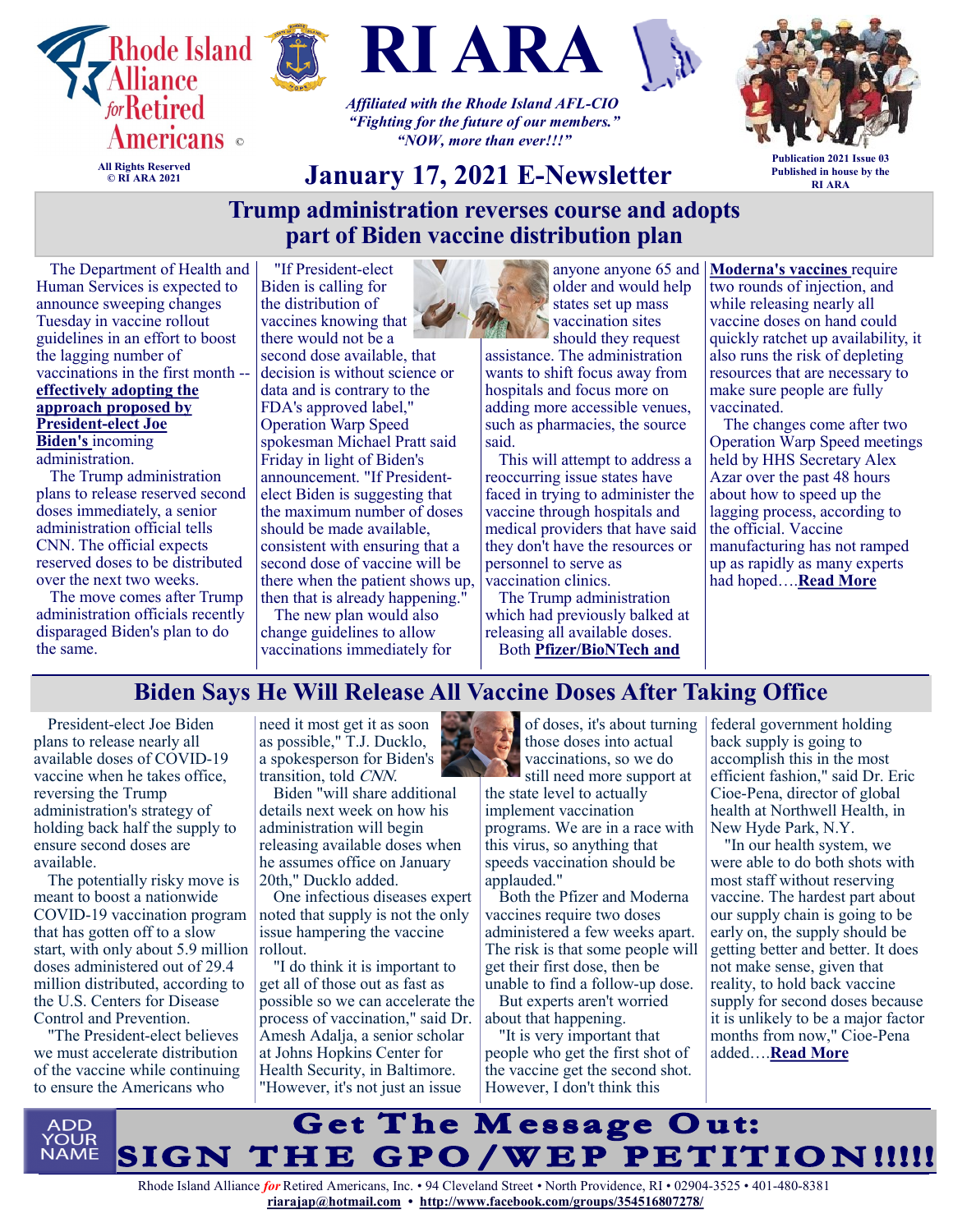## **Emergency 3% COLA, Social Security And Medicare Issues Land on the Congressional Priority List**

Before the New Year even started, TSCL had been working to convince Members of our new Congress of the immediate need to replace 2021's meager 1.3% cost-of- living adjustment (COLA) with a 3% emergency inflation adjustment. We strongly support "The 3% Emergency COLA Act," introduced by Representatives Peter DeFazio (OR-4) and John Larson (CT-1) and efforts to include provisions of this bill in emergency stimulus funding legislation.

Older adults age 65 and up have been disproportionately impacted by COVID-19. Because retirees depend on Social Security for a major share of their income, they tend to spend their benefits on essentials right away. We feel that boosting the inflation adjustment is an important way to get crucial extra cash to older Americans and back into our nation's economy.

TSCL is closely watching for the introduction of proposals to

strengthen Social Security and Medicare benefits and **LITZENS**<br>LEAGUE program financing. While financing issues for both programs are daunting, we believe that funding for both can be strengthened without deep benefit cuts. "Increasing benefits for all" was a key platform plank for the majority of the Representatives in the House, roughly half the Senate, and, our President elect. In coming months, TSCL plans to hold the lawmakers accountable for how they plan to turn this promise into reality for older Americans.

Reducing Medicare costs remains a top piece of unfinished business for TSCL. While Congress was successful in restraining a double-digit Medicare Part B increase in 2021, capping the increase at \$3.90 per month rather than \$15.60 more per month — I was particularly troubled to learn that \$3.00 of the \$3.90 Part B increase is a "repayment" charge. While TSCL congratulates Congress for

**SENIOR** passing legislation to hold the monthly Part B increase down, at least temporarily,

> the Part B increase wasn't "forgiven". The balance that won't be paid in 2021 will be recovered through a \$3.00 per month repayment which will be tacked onto future Part B increases. That could take years.

We know from past surveys and email comments that you want the freedom to choose how you receive your Medicare benefits — either through a Medigap supplement and Part D plan, or a Medicare Advantage plan that includes drug coverage. Nobody wants to get a cancellation notice or to give up their doctor, hospital or other important provider because their health plan is closing. Maintaining affordable access to quality healthcare coverage is the key issue for every Medicare beneficiary and for TSCL. Coming up with a plan to pay for all this is the hard

part which depends heavily on how quickly we can get our

economy up and running full speed again and get people back to work.

Please take time to participate in TSCL's much anticipated Senior Survey. TSCL's surveys have helped burst the all too common perception that Social Security benefit cuts are inevitable in order to achieve program solvency. TSCL surveys indicate that there is little support among older adults for proposals that would cut Social Security or Medicare benefits, or to replace these programs with private versions. TSCL will fight attempts to cut benefits, and that includes cutting COLAs reducing Social Security benefits or increasing Medicare costs.

Your responses to our annual Senior Surveys are a key means to helping us convince Congress to move forward on key issues.

Please take our **[2021 Senior](http://seniorsleague.org/2021survey)  [Survey](http://seniorsleague.org/2021survey) [SeniorsLeague.org/202](http://seniorsleague.org/2021survey) [1survey.](http://seniorsleague.org/2021survey)**

## **Key BENES Act Provisions Signed into Law**

**MEDICARE**<br>**RIGHTS** 

On December 23, Congress passed several key provisions of the Beneficiary Enrollment Notification and Eligibility Simplification (BENES) Act (S. 1280/H.R. 2477) as part of a comprehensive legislative package. Signed into law days later, these policies will update Medicare enrollment rules for the first time in over 50 years to end lengthy waits for coverage, expand critical administrative flexibilities, and inform future policymaking on enrollment period alignment.

The bipartisan BENES Act was introduced in the 116th Congress by Senators Bob Casey (D-PA) and Todd Young (R-IN) and by Representatives Raul Ruiz (D-CA), Gus Bilirakis (R-FL), Brad Schneider (D-IL), and Jackie Walorski (R-IN).

In applauding passage, Medicare Rights Center President Fred Riccardi issued the following statement:

"Thanks to the BENES Act's congressional championsSenators Casey and Young and Representatives Ruiz,

Bilirakis, Schneider, and Walorski—as well as House and Senate leadership, the committees of jurisdiction, and dedicated congressional staffers, millions of Americans will be able to avoid enrollment pitfalls of the current system and more easily connect with their earned Medicare benefits. We are profoundly grateful to our pro bono partners at King & Spalding, along with the bill's many stakeholders and supporters, for their efforts to advance these lasting and vital Medicare improvements."

The adopted BENES Act policies will modernize Medicare enrollment in several important ways:

 $\blacklozenge$  The bill eliminates the up to seven month-long wait for coverage that people can experience when they sign up for Medicare during the General Enrollment Period

(GEP) or in the later Blog months of their Initial Enrollment Period (IEP). Beginning in 2023, Medicare coverage will begin the month after enrollment.

- $\blacklozenge$  It reduces barriers to care by expanding Medicare's authority to grant a Special Enrollment Period (SEP) for "exceptional circumstances." A long-standing flexibility within Medicare Advantage and Part D, in 2023 this critical tool will be available to facilitate enrollments program-wide, enhancing beneficiary access and administrative consistency.
- To further maximize coverage continuity and ease transitions to Medicare, the bill directs the U.S. Department of Health and Human Services (HHS) to identify ways to align Medicare's annual enrollment periods. HHS is to present these findings in a report to Congress by January 1, 2023.

In addition to these changes, the wide-ranging legislation funds the federal government through the end of the current fiscal year, provides some COVID-19 relief, and renews important health care policies for three years. The extensions include funding for communitybased organizations that provide outreach and enrollment to lowincome Medicare beneficiaries, financial protections for people whose spouses are on Medicaid and in a nursing home or longterm care facility, and Medicaid's Money Follows the Person program, which supports individuals who wish to leave nursing facilities and return to their homes. Medicare Rights supports investment in these and other initiatives that help older adults and people with disabilities live with health and dignity. We look forward to further advancing these goals in 2021.

**[Read the legislation.](https://www.congress.gov/116/meeting/house/111121/documents/BILLS-116HR133SA-RCP-116-68.pdf)**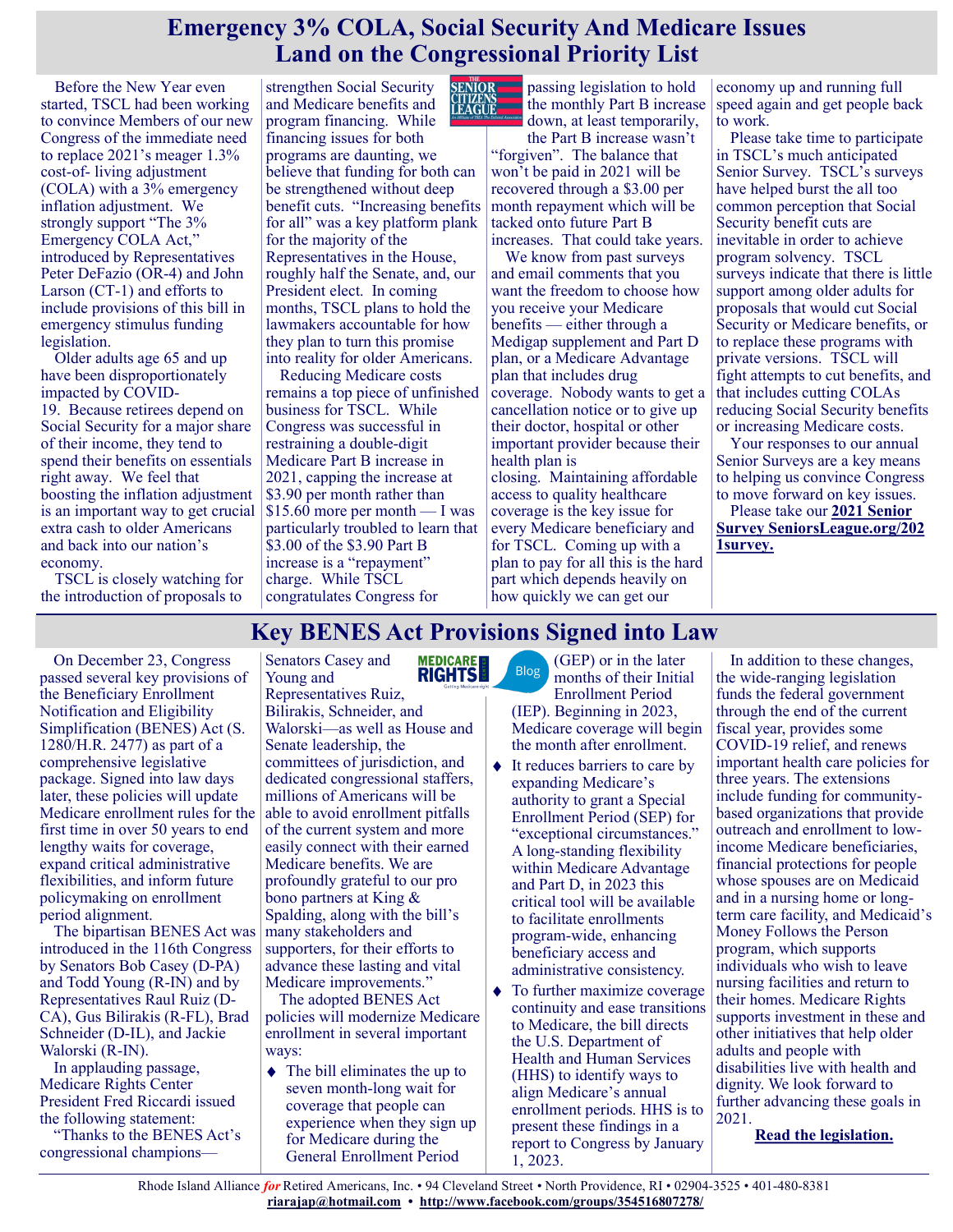## **Will Congress support raising the cap on Social Security contributions in 2021?**

Teresa Ghilarducci explains in **[Forbes](https://www.forbes.com/sites/teresaghilarducci/2021/12/31/raise-the-social-security-capnow-the-rich-pay-through-new-year-days-brunch/?sh=4dbfdf3c7ea9)** why we need to raise the cap on Social Security contributions. The Social Security cap means that some people contribute only the tiniest fraction of their income–income representing less than a day of work–to the Social Security Trust Fund, while almost everyone else pays in throughout the year. Presidentelect Joe Biden supports raising the cap on Social Security. Will Congress?

Contributions to the Social Security Trust Fund are supposed to represent 12.4 percent of income. Generally, workers pay half of that and employers pay the other half. Self-employed workers pay the full amount.

But, there's a limit to how much people must contribute. In 2021, the limit is based on

earned income of \$142,800. That's a \$5,100 increase from 2020. It should be more for wealthier people as Congressman Larson and large numbers of Democrats in Congress are proposing in the **[Social Security 2100 Act](https://justcareusa.org/congressman-larson-introduces-the-social-security-2100-act/)**.

More than nine in ten

workers, 94.6 percent–about 160 million people–pay into Social Security throughout the year. But, 5.4 percent, about nine million workers, earn above \$142,800. They do not pay in to Social Security for the full year.

Of the nine million people who earned above the Social Security cap, in 2019, 4,027 **[people earned over \\$10](https://www.ssa.gov/cgi-bin/netcomp.cgi?year=2018)  [million.](https://www.ssa.gov/cgi-bin/netcomp.cgi?year=2018)** That works out to \$2,397 every hour. These people Security Trust fund for many will have paid into Social Security the full amount they owe on their first day of work.

Google's CEO, Sundar Pichai, earns more than \$280 million annually,

largely in stock options. Intel Corporation's Robert Swan earned \$66,935,100 in one year. But, they pay into Social Security as

if their incomes were \$142,800. Mr. Pichai and Mr. Swan look to the Social Security Administration as people who earn just \$142,800 a year.

The Social Security Trust Fund, unlike the **[Medicare](https://justcareusa.org/strengthening-medicare-trust-fund-must-be-a-priority/)  [Trust Fund](https://justcareusa.org/strengthening-medicare-trust-fund-must-be-a-priority/)**, is in good shape for 12 more years. But, if Congress acted now to lift or remove the cap on Social Security payroll contributions– there is no Medicare cap–it would strengthen the Social more years. It would enable Congress to expand Social Security benefits.

Without additional Social Security contributions, it is projected that the number of older adults living in poverty will nearly double. About nine percent of older adults will be living in poverty in 12 years, up from 4.8 percent.

Contributing more to Social Security should be of minimal consequence to the wealthiest Americans. As it is, Mr. Pichai gives way more to to charity each year than he would contribute to Social Security if Congress lifted the cap. More important, raising the Social Security cap would promote health and racial equity. It could also wipe out poverty among older Americans over the next 75 years.

#### **[President](https://joebiden.com/older-americans/)-elect**

**[Biden](https://joebiden.com/older-americans/)** supports raising the Social Security cap. With any luck, a majority in Congress will as well.

#### **Biden's First Order of Business May Be to Undo Trump's Policies, but It Won't Be Easy**

The party split in Congress is so slim that, even with Democrats technically in the majority, passing major health care legislation will be extremely difficult. So speculation about President-elect Joe Biden's health agenda has focused on the things he can accomplish using executive authority. Although there is a long list of things he could do, even longer is the list of things he is being urged to undo actions taken by President Donald Trump.

While Trump was not able to make good on his highestprofile **health-[related](https://khn.org/news/promises-kept-on-health-care-trumps-claims-of-monumental-steps-dont-add-up/)  [promises](https://khn.org/news/promises-kept-on-health-care-trumps-claims-of-monumental-steps-dont-add-up/)** from his 2016 campaign — including repealing the Affordable Care Act and broadly lowering prescription drug prices — his administration did make substantial changes to the nation's health care system using executive branch authority. And many of those changes are anathema to Democrats, particularly those aimed at hobbling the ACA.

For example, the Trump administration made it easier for those who buy their own insurance to purchase cheaper

plans that don't cover all the ACA benefits and may not cover preexisting conditions. It also eliminated protections from discrimination in health care to people who are

transgender. Trump's use of tools like regulations, guidance and executive orders to modify health programs "was like an attack by a thousand paper cuts," said Maura Calsyn, managing director of health policy at the Center for American Progress, a liberal-leaning think tank. Approaching the November election, she said, "the administration was in the process of doing irreparable harm to the nation's health care system."

Reversing many of those changes will be a big part of Biden's health agenda, in many cases coming even before trying to act on his own campaign pledges, such as creating a government-sponsored health plan for the ACA.

Chris Jennings, a health adviser to Presidents Barack Obama and Bill Clinton, said he refers to those Trump health



As in you have to clean up the bird droppings before you have a clean slate." Republicans, when they take over from a

Democratic administration, think of their predecessor's policies the same way.

Though changing policies made by the executive branch seems easy, that's not always the case.

"These are issue-by-issue determinations that must be made, and they require process evaluation, legal evaluation, resource consideration and timeliness," said Jennings. In other words, some policies will take more time and personnel resources than others. And health policies will have to compete for White House attention with policies the new administration will want to change on anything from the environment to immigration to education.

Even within health care, issues as diverse as the operations of the ACA marketplaces, women's reproductive health and stem cell research will vie to be high on the list.

#### policies as "bird droppings. **A Guide to Executive Actions**

Some types of actions are easier to reverse than others.

Executive orders issued by the president, for example, can be summarily overturned by a new executive order. Agency "guidance" can similarly be written over, although the Trump administration has worked **[to](https://www.hhs.gov/about/news/2020/12/03/hhs-finalizes-good-guidance-practices-rule-issues-advisory-opinion-regarding-compliance-notice.html)  [make that more onerous.](https://www.hhs.gov/about/news/2020/12/03/hhs-finalizes-good-guidance-practices-rule-issues-advisory-opinion-regarding-compliance-notice.html)**

Since the 1980s, for example, every time the presidency has changed parties, one of the incoming president's first actions has been to issue an executive order to either **[reimpose](https://www.nytimes.com/2017/01/23/world/trump-ban-foreign-aid-abortions.html)** or **[eliminate](https://obamawhitehouse.archives.gov/the-press-office/statement-president-barack-obama-rescinding-mexico-city-policy)** the "Mexico City Policy" that governs funding for international family planning organizations that "perform or promote" abortion. Why do new administrations address abortion so quickly? Because the anniversary of the landmark Supreme Court abortion decision *Roe v. Wade* is two days after Inauguration Day, so the action is always politically timely…..**[Read More](https://khn.org/news/article/bidens-first-order-of-business-may-be-to-undo-trumps-policies-but-it-wont-be-easy/)**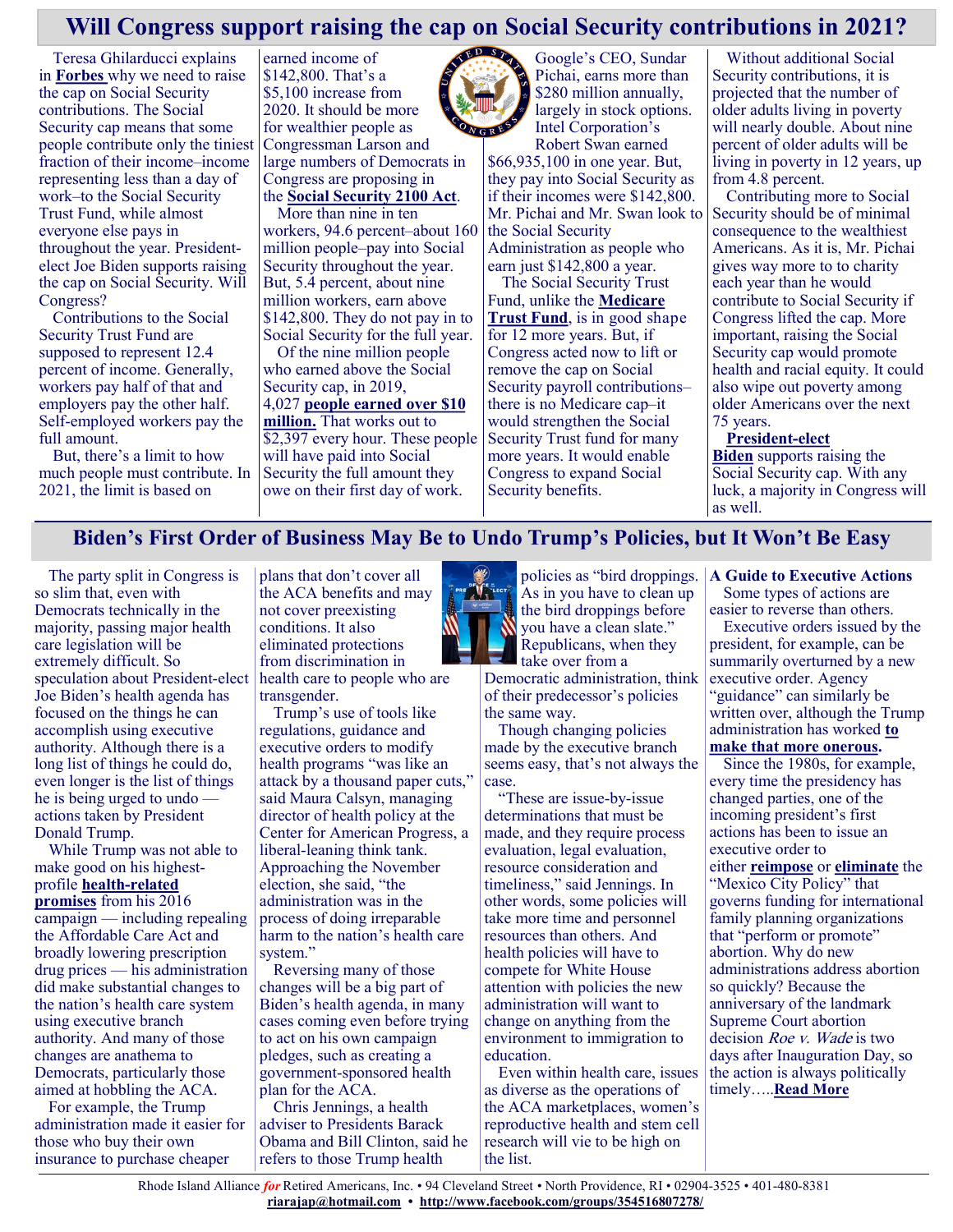## **The Medicare drug benefit needs an out-of-pocket cap**

Harris Mayer reports for **[Kaiser Health News](https://khn.org/news/article/seniors-face-crushing-drug-costs-as-congress-stalls-on-capping-medicare-out-of-pockets/)** that older adults and people with disabilities with costly medication needs are struggling to pay for their medications because Congress has failed to put an out-of-pocket cap on the Medicare Part D prescription drug benefit. In fact, tens of millions of Americans are struggling to fill their prescriptions because Congress has failed to rein in drug prices.

Mayer describes one cancer drug that costs \$18,000 for a four-week supply. Even for people with Medicare, out-ofpocket costs are nearly \$1,000 a month. Once you reach the **[Medicare Part D](https://justcareusa.org/medicare-part-d-drug-coverage-in-2021/)** 

**[catastrophic cap](https://justcareusa.org/medicare-part-d-drug-coverage-in-2021/)**, you are liable for five percent of the list price unless your income is very low and you qualify for the **[Extra Help](https://justcareusa.org/medicare-part-d-drug-coverage-in-2021/)** program.

Beware: Medicare Part D prescription drug plans, which are run by forprofit health insurance

corporations, have been found to **[wrongly deny coverage](https://justcareusa.org/office-of-inspector-general-finds-that-part-d-plans-inappropriately-deny-drug-coverage/)**. The federal government has imposed penalties on several Part D drug plans, but oversight does not keep them from continuing to wrongly deny coverage. If your Medicare Part D plan denies you coverage for drugs your doctor says you need, take these **[five](https://justcareusa.org/if-your-medicare-drug-plan-refuses-to-cover-your-medications-take-these-five-simple-steps/)  [simple steps](https://justcareusa.org/if-your-medicare-drug-plan-refuses-to-cover-your-medications-take-these-five-simple-steps/)**.

About one million people with Medicare reach the catastrophic coverage level and, on average, spend \$3,200 a year for their drugs. If they are taking one of 11 oral cancer drugs, their **[average out](https://pubmed.ncbi.nlm.nih.gov/31135837/)-of-pocket [cost is \\$10,470](https://pubmed.ncbi.nlm.nih.gov/31135837/)**. With a median annual income of \$26,000, older adults and people with disabilities generally must

scramble to find **Health** foundations that will help Insurance with their costs. How

many do not succeed? It takes a lot of time, a lot of energy and a lot of perseverance.

The Leukemia and Lymphoma Society **[reports](https://www.lls.org/sites/default/files/National/USA/Pdf/Milliman-Cost-Of-Blood-Cancer-In-Medicare-20191016.pdf)** that less than half of people with Medicare diagnosed with blood cancer got treatment in the three months following their diagnosis.

Foundations are allowed to provide financial assistance to people with Medicare who need help with drug costs so long as they are helping with the costs of drugs sold by multiple prescription drug companies. The PAN Foundation provides help with copays to more than 100,000 people each year.

People with Medicare have lower out-of-pocket costs if they take drugs administered at the hospital. Medicare Part A covers

the cost of those drugs. If they have supplemental coverage that fills gaps in traditional Medicare, they might have no out-of-pocket costs. If they are in a **[Medicare Advantage plan](https://justcareusa.org/medicare-coverage-changes-for-2021/)**, their out-of-pocket costs could be as high as \$7,050 in 2021.

Of course, the problem is not restricted to people with Medicare. It's always survival of the fittest when it comes to getting needed medicines. But, many employer plans have outof-pocket limits on prescription drugs.

Fortunately, President-elect Joe Biden supports capping outof-pocket drug costs for people with Medicare. But, unless Congress reins in drug prices, a cap could simply mean higher premiums for everyone. And, a cap could be an incentive for drug companies to raise Medicare drug prices further.

#### **Health Workers Unions See Surge in Interest Amid Covid**

The nurses at Mission Hospital in Asheville, North Carolina, declared on March 6 — by filing the official paperwork — that they were ready to vote on the prospect of joining a national union. At the time, they were motivated by the desire for more nurses and support staff, and to have a voice in hospital decisions.

A week later, as the COVID-19 pandemic bore down on the state, the effort was put on hold, and everyone scrambled to respond to the coronavirus. But the nurses' long-standing concerns only became heightened during the crisis, and new issues they'd never considered suddenly became urgent problems.

Staffers struggled to find masks and other protective equipment, said nurses interviewed for this story. The hospital **[discouraged them](https://www.citizen-times.com/story/news/local/2020/03/26/coronavirus-north-carolina-masks-nurses-mission-va-hospitals/2903556001/)  [from wearing masks](https://www.citizen-times.com/story/news/local/2020/03/26/coronavirus-north-carolina-masks-nurses-mission-va-hospitals/2903556001/)** one day and **[required masks](https://www.citizen-times.com/story/news/local/2020/03/31/coronavirus-mission-health-universal-mask-policy-asheville-nc/5093751002/)** 10 days later. The staff wasn't consistently tested for COVID and often **[not even](https://www.nationalnursesunited.org/press/nurses-seek-osha-sanctions-hca)  [notified](https://www.nationalnursesunited.org/press/nurses-seek-osha-sanctions-hca)** when exposed to COVID-positive patients.

According to the nurses and a review of safety complaints made to federal regulators, the concerns persisted for

months. And some nurses said the situation fueled doubts about whether hospital executives were prioritizing staff and patients, or the bottom line.

By the time the nurses held their election in September six months after they had filed paperwork to do so — 70% voted to unionize. In a historically anti-union state with right-to-work laws and the **second-[least unionized](http://unionstats.com/MonthlyLaborReviewArticle.htm)  [workforce](http://unionstats.com/MonthlyLaborReviewArticle.htm)** in the country, that margin of victory is a significant feat, said academic experts who study labor movements.

That it occurred during the pandemic is no coincidence.

For months now, front-line health workers across the country have faced a perpetual lack of personal protective equipment, or PPE, and inconsistent safety measures. Studies show they're **[more](https://www.rutgers.edu/news/health-care-workers-most-risk-covid-19#:~:text=Health%20care%20workers%20%E2%80%94%20particularly%20nurses,early%20phase%20of%20the%20COVID)  [likely to be infected](https://www.rutgers.edu/news/health-care-workers-most-risk-covid-19#:~:text=Health%20care%20workers%20%E2%80%94%20particularly%20nurses,early%20phase%20of%20the%20COVID)** by the coronavirus than the general



population, and **[hundreds have](https://www.theguardian.com/us-news/ng-interactive/2020/aug/11/lost-on-the-frontline-covid-19-coronavirus-us-healthcare-workers-deaths-database)  [died](https://www.theguardian.com/us-news/ng-interactive/2020/aug/11/lost-on-the-frontline-covid-19-coronavirus-us-healthcare-workers-deaths-database)**, according to reporting by KHN and The Guardian. Many workers say

employers and government systems that are meant to protect them **[have failed](https://khn.org/news/article/osha-let-employers-decide-whether-to-report-health-care-worker-deaths-many-didnt/)**.

Research shows that health facilities with unions **[have](https://journals.sagepub.com/doi/full/10.1177/0019793916644251?casa_token=DF4dEuLdxycAAAAA%3An8Ap4VDSJLAMi0jVyB8BTgE98D_H421ikNwfwZjn8GvV9by6vwCDvHQ0CH7B4SrSjWNDuU-UH02a)  [better](https://journals.sagepub.com/doi/full/10.1177/0019793916644251?casa_token=DF4dEuLdxycAAAAA%3An8Ap4VDSJLAMi0jVyB8BTgE98D_H421ikNwfwZjn8GvV9by6vwCDvHQ0CH7B4SrSjWNDuU-UH02a) [patient outcomes](https://journals.sagepub.com/doi/abs/10.1177/001979390405700306?casa_token=aRg3QfEdQicAAAAA:KZKhxAEhU2kvbQffjFWG4FFsMHA9vomU8sD53pEQl6VB6Mr6EFZ6EWZDP_fd4jolcqZxmmybaSbS)** and are **[more likely to have](https://theconversation.com/unionized-workers-are-more-likely-to-assert-their-right-to-a-safe-and-healthy-workplace-144718)  [inspections](https://theconversation.com/unionized-workers-are-more-likely-to-assert-their-right-to-a-safe-and-healthy-workplace-144718)** that can find and correct workplace hazards. One study found New York nursing homes with unionized workers had **[lower COVID mortality](https://www.healthaffairs.org/doi/full/10.1377/hlthaff.2020.01011)  [rates](https://www.healthaffairs.org/doi/full/10.1377/hlthaff.2020.01011)**, as well as better access to PPE and stronger infection control measures, than nonunion facilities.

Recognizing that, some workers — like the nurses at Mission Hospital — are forming new unions or thinking about organizing for the first time. Others, who already belong to a union, are taking more active leadership roles, voting to strike, launching public information campaigns and **[filing](https://www.washingtonpost.com/health/lawsuit-accuses-nations-largest-hospital-firm-of-not-protecting-workers-from-covid-19/2020/08/20/10c9f74e-e31f-11ea-b69b-64f7b0477ed4_story.html)  [lawsuits](https://www.washingtonpost.com/health/lawsuit-accuses-nations-largest-hospital-firm-of-not-protecting-workers-from-covid-19/2020/08/20/10c9f74e-e31f-11ea-b69b-64f7b0477ed4_story.html)** against employers.

"The urgency and desperation

we've heard from workers is at a pitch I haven't experienced before in 20 years of this work," said Cass Gualvez, organizing director for Service Employees International Union-United Healthcare Workers West in California. "We've talked to workers who said, 'I was dead set against a union five years ago, but COVID has changed that."

In response to union actions, many hospitals across the country have said worker safety is already their top priority, and unions are taking advantage of a difficult situation to divide staff and management, rather than working together.

Labor experts say it's too soon to know if the outrage over working conditions will translate into an increase in union membership, but early indications suggest a small uptick. Of the approximately 1,500 petitions for union representation posted on the National Labor Relations Board website in 2020, 16% appear related to the health care field, up from 14% the previous year….**[Read More](https://www.pbs.org/newshour/health/health-workers-unions-see-surge-in-interest-amid-covid-19)**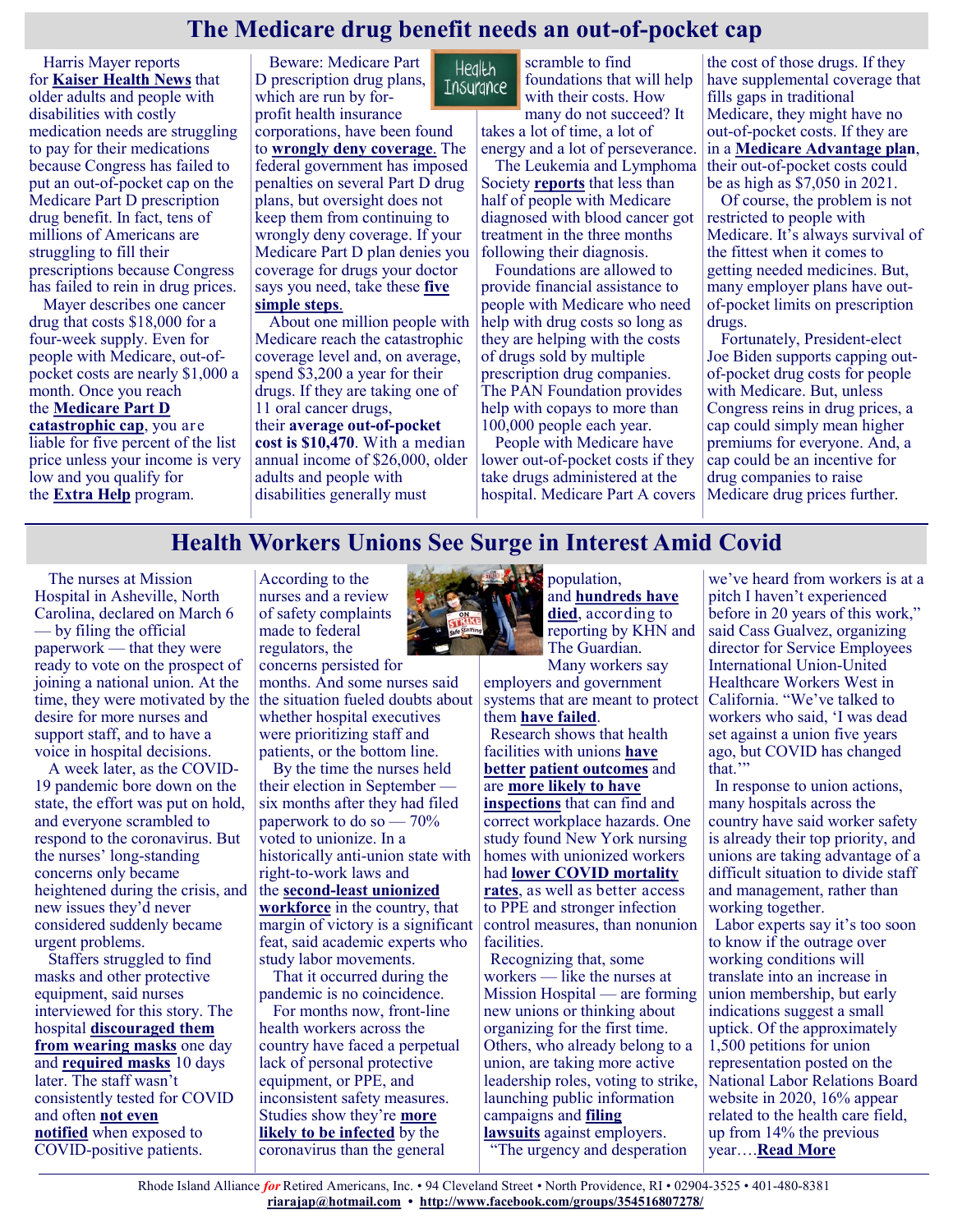## **Coronavirus: Planning ahead for a medical emergency**

The novel coronavirus pandemic led many more Americans to buy **[life](https://justcareusa.org/life-insurance-companies-can-keep-collecting-payments-beyond-the-term/)  [insurance](https://justcareusa.org/life-insurance-companies-can-keep-collecting-payments-beyond-the-term/)** in 2020 than in the past. Even younger adults are more aware that they could die at any time. You might not need life insurance but if you have not yet done so, it might be time to plan ahead for a medical emergency: designate a health care proxy, prepare or revisit your will, do some estate planning and otherwise put your affairs in order. Here's what you might want to think about:

**[A living will and health care](https://justcareusa.org/six-reasons-why-you-and-your-loved-ones-should-create-advance-directives/)  [proxy](https://justcareusa.org/six-reasons-why-you-and-your-loved-ones-should-create-advance-directives/)**: These "advance directives" let your loved ones know your health care wishes if you are unable to express them yourself. The living will states your wishes about your health care if you cannot speak for yourself and your health care proxy is someone you name to act on your behalf regarding your medical treatment if you are unable to speak for yourself. Completing these advance directives and sharing them with the people you love helps bring your family together and provides comfort to them that they are following your wishes should they need to act on your behalf. A signed advance directive for your state is a legal

document that doctors and hospitals must honor. The advance directive also **[ensures that the](https://justcareusa.org/making-medical-decisions-for-someone-you-love-your-rights/)  [people you love can make](https://justcareusa.org/making-medical-decisions-for-someone-you-love-your-rights/)** 

## **[decisions on your](https://justcareusa.org/making-medical-decisions-for-someone-you-love-your-rights/)**

**[behalf.](https://justcareusa.org/making-medical-decisions-for-someone-you-love-your-rights/)** Without a health care proxy, if you became unable to care for yourself, it is possible that the **[state would appoint a](https://justcareusa.org/how-to-avoid-being-assigned-a-legal-guardian/)  [legal guardian](https://justcareusa.org/how-to-avoid-being-assigned-a-legal-guardian/)**, unknown to you, to act on your behalf. To get a free advance directive for your state, **[click here](https://www.nhpco.org/patients-and-caregivers/advance-care-planning/advance-directives/)**.

**[A durable power of attorney](https://justcareusa.org/whats-a-durable-power-of-attorney/)**: A durable power of attorney is a legal document that allows you to name someone to help with your financial affairs whenever you would like and if you become unable to handle them yourself. The person you name should be someone you trust with your finances, someone who could make decisions about your finances if need be. That person also could be your **[health](https://justcareusa.org/hipaa-and-why-you-need-a-health-care-proxy/)  [care proxy.](https://justcareusa.org/hipaa-and-why-you-need-a-health-care-proxy/)** Completing a durable power of attorney and sharing it with the person whom you name to handle your affairs should provide comfort to the people you love. You should also share it with all financial institutions with which you have accounts.

٠ **Long-[term care](https://justcareusa.org/long-term-care-insurance-likely-wont-deliver-what-you-need/)  [insurance:](https://justcareusa.org/long-term-care-insurance-likely-wont-deliver-what-you-need/)** If you don't have

 $\mathbf{ii}$  it, no worries. It's likely not worth having. The cost of the policy is generally very high

relative to the benefits. For most people with means, it's better to put aside money to pay for long-term services and supports, such as home care and nursing home care.

- **[Your stuff](https://justcareusa.org/talking-to-your-kids-about-your-stuff/)**: You might want to set aside time to go through your possessions with your loved ones. Yes, it can be stressful, conjuring up all kinds of feelings and emotions; your children may not want the items you hoped they would take, even if you give these items special meaning and importance. And, it can cause conflicts among siblings if you want one child to have something another kid values. It also can be comforting. Your family can feel good that there's a plan in place for your things and that you support it.
- **[In case of](https://justcareusa.org/five-steps-to-get-your-affairs-in-order-in-case-of-emergency/)  [emergency:](https://justcareusa.org/five-steps-to-get-your-affairs-in-order-in-case-of-emergency/)** Create a file with:
- A list of your family members, friends and neighbors and their contact information
- A list of important medical, business, financial and legal contacts, including your doctors, bankers, lawyers, as well as the names of your health and life insurance companies and their contact informaiton
- Your will, your **[health care](https://justcareusa.org/hipaa-and-why-you-need-a-health-care-proxy/)  [proxy](https://justcareusa.org/hipaa-and-why-you-need-a-health-care-proxy/)**, living will, durable power of attorney and other legal documents
- Your most recent tax return
- Your car title and deed to you house, if you own it
- Copies of your Medicare and Social Security cards, as well as other insurance cards, including supplemental coverage and life insurance, as well as policy numbers and contact information
- Your medical records and a list of all your medications
- Mortgage or rent information, as well as utilities information
- Digital account information, including passwords
- Information with provisions you have made for your pets, your funeral and other matters of importance to you.

## **Trump Administration Approves First Medicaid Block Grant, in Tennessee**

With just a dozen days left in power, the Trump administration on Friday **[approved](https://www.cms.gov/newsroom/press-releases/cms-approves-innovative-tennessee-aggregate-cap-demonstration-prioritize-accountability-value-and)** a radically different Medicaid financing system in Tennessee that for the first time would give the state broader authority in running the health insurance program for the poor in exchange for capping its annual federal funding.

The approval is a 10-year "experiment." Instead of the open-ended federal funding that rises with higher enrollment and health costs, Tennessee will instead get an annual block grant. The approach has been pushed for decades by conservatives who say states too often chafe under strict federal guidelines about enrollment and coverage and can find ways to

provide care more efficiently. But under the

agreement, Tennessee's annual funding cap will increase if enrollment grows. What's different is that unlike other states, federal Medicaid funding in Tennessee won't automatically keep up with rising per -person Medicaid expenses.

The approval, however, faces an uncertain future because the incoming Biden administration is likely to oppose such a move. But to unravel it, officials would **[need to set up a](https://www.kff.org/medicaid/issue-brief/5-targeted-actions-a-biden-administration-could-use-to-expand-medicaid-coverage/)  [review](https://www.kff.org/medicaid/issue-brief/5-targeted-actions-a-biden-administration-could-use-to-expand-medicaid-coverage/)** that includes a public hearing.

Meanwhile, the changes in Tennessee will take months to implement because they need

final legislative approval, and state officials must negotiate quality of care targets with the administration.

TennCare, the state's

Medicaid program, said the block grant system would give it unprecedented flexibility to decide who is covered and what services it will pay for.

Under the agreement,

TennCare will have a specified spending cap based on historical spending, inflation and predicted future enrollment changes. If the state can operate the program at a lower cost than the cap and maintain or improve quality, the state then shares in the savings.

Trump administration officials said the approach adds incentive for the state to save money, unlike the current system, in

which increased state spending is matched with more federal dollars. If Medicaid enrollment grows, the state can secure additional federal funding. If enrollment drops, it will get less money.

"This groundbreaking waiver puts guardrails in place to ensure appropriate oversight and protections for beneficiaries, while also creating incentives for states to manage costs while holding them accountable for improving access, quality and health outcomes," said Seema Verma, administrator of the Centers for Medicare & Medicaid Services. "It's no exaggeration to say that this carefully crafted demonstration could be a national model moving forward."...**[Read More](https://khn.org/news/article/trump-administration-approves-first-medicaid-block-grant-in-tennessee/)**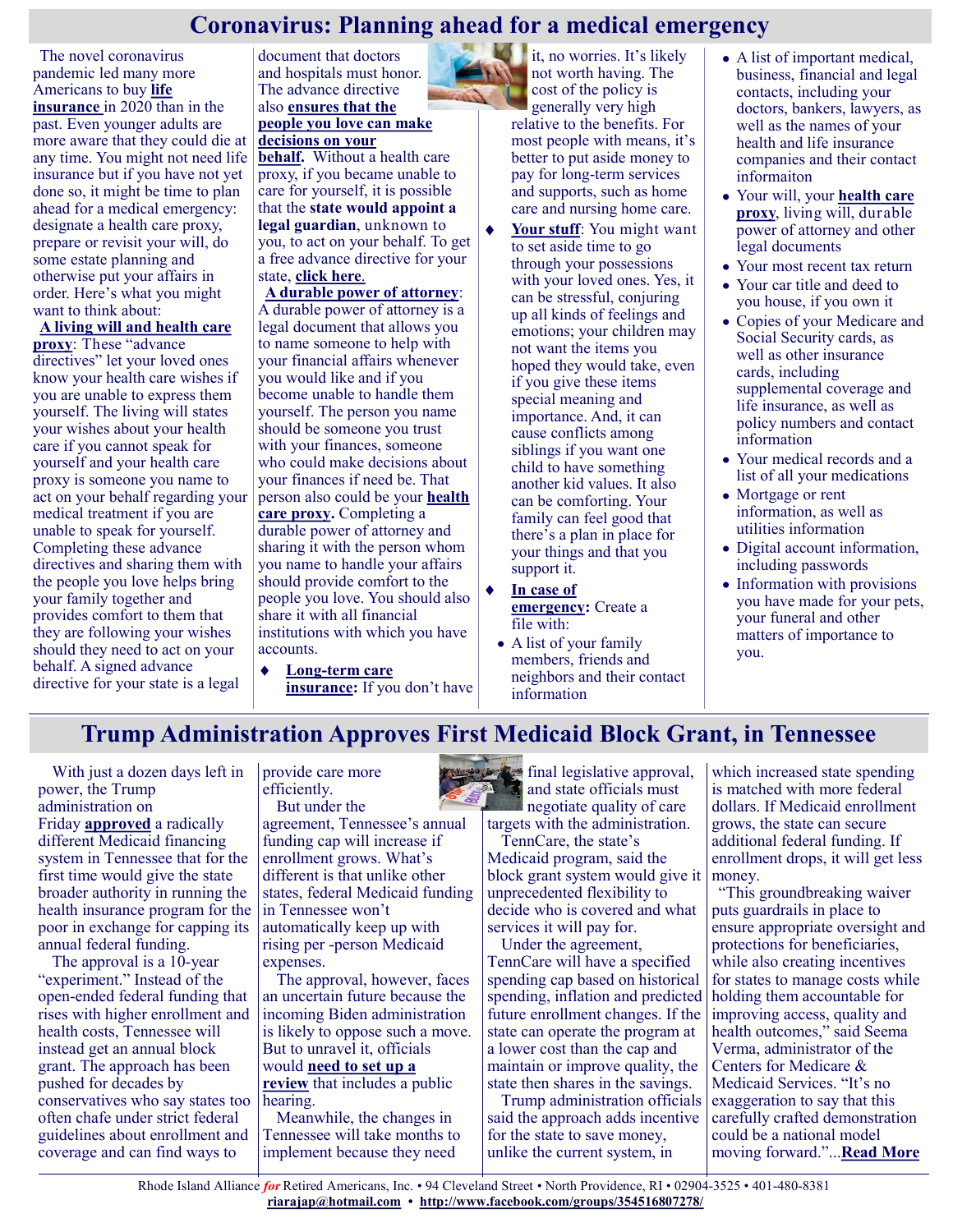## **Three Damaging Health Regulations Put Access to Care and Coverage at Risk**

As the end of the Trump presidency nears, his administration continues to try and push through last-minute regulations that could have sweeping effects on access to health care and coverage. These regulations affect Medicare, Medicaid, and the Affordable Care Act, putting millions of older adults, people with disabilities, and families at risk.

The first such regulation has already gone into effect and has reduced access to Medicaid coverage for people who become eligible for Medicare. In March, Congress passed a law that required states to maintain coverage and access to benefits for people with Medicaid for the duration of the COVID-19 public health emergency. In exchange, states would receive enhanced financial help from the federal government. In late 2020, however, the administration began interpreting this straightforward statute in a way

that would allow states to terminate comprehensive Medicaid coverage for people with Medicare if they are eligible for any other assistance, even if that would mean a sharp increase in their out-of-pocket expenses and a reduction in their benefits. **[We oppose this deeply](https://www.medicarerights.org/policy-documents/comments-on-4th-covid-ifr)  [flawed interpretation and urge](https://www.medicarerights.org/policy-documents/comments-on-4th-covid-ifr)  [the administration to reverse](https://www.medicarerights.org/policy-documents/comments-on-4th-covid-ifr)  [course.](https://www.medicarerights.org/policy-documents/comments-on-4th-covid-ifr)**

In September, Medicare Rights commented in opposition to a proposal in Georgia that would eliminate residents' access to HealthCare.gov as a one-stop source for information on insurance coverage. Rather than rejecting this flawed proposal, the Trump administration approved it and went a step further by proposing in its annual Notice of Benefit and Payment Parameters (NBPP) that all states have the same option to deny residents the ability to shop for coverage from an unbiased, comprehensive site. Instead,

under the proposed rule, residents would be are right forced to rely on commercial sources of information, including those with financial incentives to steer potential enrollees into inappropriate or inadequate coverage. As with Georgia's request, we **[expressed our](https://www.medicarerights.org/policy-documents/comments-on-notice-of-benefit-and-payment-parameters-for-2022)  [strong disagreement with this](https://www.medicarerights.org/policy-documents/comments-on-notice-of-benefit-and-payment-parameters-for-2022)  [NBPP proposal](https://www.medicarerights.org/policy-documents/comments-on-notice-of-benefit-and-payment-parameters-for-2022)**. People must retain access to objective, comprehensive, and conflict-free sources of information.

Finally, the administration is attempting to create a significant new administrative burden on federal health agencies, requiring them to review existing regulations again and again in order to prevent the rules from automatically expiring. This proposal, called the Securing Updated and Necessary Statutory Evaluations Timely (SUNSET) rule, would lead to chaos for Medicare beneficiaries, providers, and payers and would force federal agencies to engage in hundreds of hours of pointless busywork each year, reducing their capacity to manage other, more critical issues like ensuring access to care and coverage in a pandemic. **[We oppose this ill](https://www.medicarerights.org/policy-documents/comments-on-sunset-rule)[conceived and destructive](https://www.medicarerights.org/policy-documents/comments-on-sunset-rule)  [proposal and urge the](https://www.medicarerights.org/policy-documents/comments-on-sunset-rule)  [administration to withdraw it](https://www.medicarerights.org/policy-documents/comments-on-sunset-rule)  [in its entirety.](https://www.medicarerights.org/policy-documents/comments-on-sunset-rule)**

Importantly, the incoming Biden administration will can impact some or all of these regulatory actions, including delaying or withdrawing proposals that have not yet gone into effect and issuing new rules to counter harmful regulations that are already in place. The election results from Georgia also make Congress more likely to step in and eliminate some existing regulations using authority from the **[Congressional](https://fas.org/sgp/crs/misc/R43992.pdf)  [Review Act](https://fas.org/sgp/crs/misc/R43992.pdf)**.

The COVID-19 pandemic's impact has been felt in communities across the U.S., from the largest urban centers to the smallest rural communities. As previous research has demonstrated, rural communities face unique challenges in responding to the pandemic due

## **Vaccine Hesitancy in Rural America**

to **[medical workforce](https://bhw.hrsa.gov/workforce-shortage-areas/shortage-designation)  [shortages,](https://bhw.hrsa.gov/workforce-shortage-areas/shortage-designation) fewer** hospital beds per capita, limited access to [telehealth,](https://ruralopioids.soc.iastate.edu/wp-content/uploads/sites/210/2020/06/Peters_2020_JRuralHealth_COVID19.pdf) and populations that are at elevated risk for **[COVID](https://www.idsociety.org/globalassets/idsa/public-health/covid-19/covid19-health-disparities-in-rural-communities_leadership-review_final_ab_clean.pdf)-19 [related deaths](https://www.idsociety.org/globalassets/idsa/public-health/covid-19/covid19-health-disparities-in-rural-communities_leadership-review_final_ab_clean.pdf)** due to age or chronic disease prevalence. In addition, a **[previous KFF](https://www.kff.org/slideshow/covid-19-in-metropolitan-and-non-metropolitan-counties/)** 



**[analysis](https://www.kff.org/slideshow/covid-19-in-metropolitan-and-non-metropolitan-counties/)** found nonmetro counties experienced a faster growth rate in the spread

of the virus and **[more](https://www.ers.usda.gov/covid-19/rural-america/)  [recent data](https://www.ers.usda.gov/covid-19/rural-america/)** confirms that this is still the case. In late 2020, there were countless stories of the most rural communities being

impacted by the coronavirus including **[remote Alaska](https://www.nationalgeographic.com/science/2020/11/coronavirus-smoldered-in-rural-america-for-months-why-everyone-missed-it/)  [villages](https://www.nationalgeographic.com/science/2020/11/coronavirus-smoldered-in-rural-america-for-months-why-everyone-missed-it/)** and **[Texas ranches](https://www.tsln.com/ag-politics/covid-in-rural-america/)**, and an **[analysis](https://www.pewresearch.org/politics/2020/12/08/the-changing-geography-of-covid-19-in-the-u-s/)** from Pew Research Center found that sparsely populated rural areas were accounting for twice the number of coronavirus-related deaths as urban areas.….**[Read More](https://www.kff.org/coronavirus-covid-19/poll-finding/vaccine-hesitancy-in-rural-america/)**

## **Will Congress allow Medicare drug price negotiation in 2021?**

President Joe Biden's election, combined with Democratic control of the House and Senate give Democrats the opportunity to help Americans and bring down the price of prescription drugs. As a starter, Congress could end the ban on Medicare drug price negotiation. Better, still, it could benchmark drug prices in the US to prices in other wealthy countries. But, it's not at all clear that the Democrats will try to pass drug price legislation or, if they do try, that they will succeed.

Last year, the **[House passed](https://justcareusa.org/pelosi-drug-proposal-would-bring-down-drug-prices/)  [legislation](https://justcareusa.org/pelosi-drug-proposal-would-bring-down-drug-prices/)** that would allow Medicare to negotiate the price of 350 drugs over 10 years. HR3 also extended Medicare's

negotiated prices to all private insurers. Strangely, however, it does not allow uninsured Americans to benefit from the

negotiated prices. Nicholas Storko reports for **[StatNews](https://www.statnews.com/2021/01/11/democrats-drug-price-negotiation-roadblocks/)** that it will be a heavy lift for the Senate to repeal the ban on Medicare drug price negotiation. Even if every Democrat agreed–and that should not be taken as a given– the legislation might not be allowed to pass by majority vote. Republicans and Pharma will put up a big fight.

Usually, Senator Joe Manchin of West Virginia, arguably the most conservative of the Democratic House members,

resists joining with his party over progressive policies. With drugs, he might join with them

because he co-sponsored legislation in  $2019$  to allow Medicare to negotiate drug prices. This time around, Senators Bob Menendez of New Jersey and Kirsten Sinema of Arizona might keep the Senate from repealing the ban.

Menendez openly voted against allowing Medicare to negotiate drug prices in 2019. He has said privately that he opposed the 2019 legislation because he didn't think it would benefit individuals adequately. His spokesperson reports that Menendez does not think

repealing the ban would save people money, a claim that the Congressional Budget Office made when the conservative Douglas Holz Eakin headed it.

Sinema appears to be closely tied to Pharma.

Some Republicans might support repeal of the Medicare ban on negotiating drug prices. But, that's a long shot. No Senate Republicans are co-sponsoring bills to lower Medicare drug prices.

In addition, this year, the Democrats hold a much slimmer majority in the House than last year. So, it is not certain that HR3 would pass the House. If it does, it is likely to be less broad in scope than it was in 2020.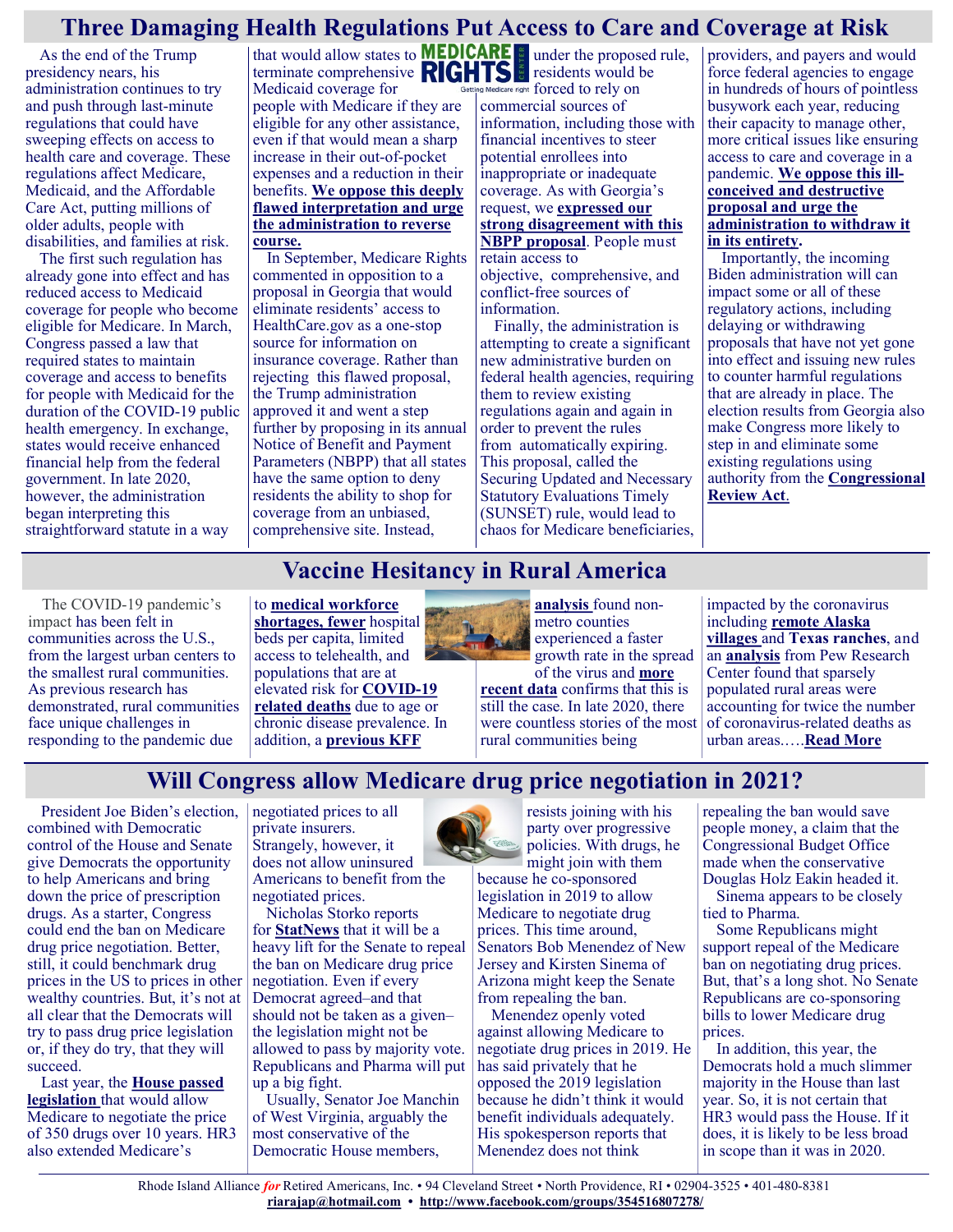# **RIARA HealthLink Wellness News** *Reduction Reduction***ly and** *Reduction***ly and** *Reduction***ly <b>Reduction**



## **Genes Help Explain Role of Race in Prostate Cancer Risk**

If you're a Black man, your risk of getting prostate cancer is 75% higher than it is for a white man, and it's more than twice as deadly.

Now, research is helping to bring genetic risks for people of various racial and ethnic groups into focus. In doing so, dozens more risk factors that could better help pinpoint the odds of developing prostate cancer have been uncovered. And that could potentially lead to better screening protocols and earlier detection for men of all races, experts said.

"The potential utility of this is that it can be used to define men who are at elevated risk of developing prostate cancer," said lead author Christopher Haiman, professor of preventive medicine at Keck School of Medicine at the University of Southern California (USC) in Los Angeles.

"This is knowledge that men could find out, I hate to say it,

but at birth," he added. More likely, men would get this information later in life, Haiman said, but clinicians could use it to determine when blood tests to screen for prostate cancer should begin and how often screening should occur.

Researchers from the USC Center for Genetic Epidemiology in Los Angeles and the Institute of Cancer Research in London led the study.

They noted that past prostate cancer studies included an overrepresentation of white men, making it more difficult to understand and address variations in risk by race.

The new study brought together data from genomic prostate cancer studies around the world, including in the United States, Ghana, Japan, Sweden and the United Kingdom.

The study — described as the

**most diverse genetic** analysis for prostate

**C** cancer ever — included men of African, Asian, Hispanic and European ancestry.

The researchers compared genomic data from more than 107,000 men with prostate cancer to a control group of 127,000 men without prostate cancer.

Using a model for assessing risk based on an interplay of genetic risk factors, the investigators found that men of African ancestry inherit twice the prostate cancer risk on average as men of European ancestry. Men of Asian ancestry inherit about three-quarters the risk of white men.

That is evidence that genetics play some role in the differences in frequency of prostate cancer among various racial groups, the study authors said.

Though genes appear to be responsible for the greater risk in men of African descent, there is

no evidence that genes make the disease more aggressive, Haiman said. Yet Black men are more likely to have an aggressive form of the disease and to die of prostate cancer, he added.

"We have yet to find that the genetic markers that we're identifying in the genome are more likely to predict a man's risk of developing aggressive disease," Haiman said. "I think there's substantial evidence, strong support, for it's actually being due to other factors, such as access to care, access to treatment, access to earlier screening. I think those factors probably are having a much greater impact."

The study identified 86 previously unknown genetic variations that increase prostate cancer risk. Known variations now number 269….**[Read More](https://consumer.healthday.com/1-7-genes-may-help-explain-why-prostate-cancer-is-deadlier-in-black-men-2649730690.html)**

## **Certain Antibiotics Linked With Upped Risk for Deadly Aortic Aneurysms**

A widely used class of antibiotics has been linked to an increased risk of a potentially fatal blood vessel condition - even in younger, healthy people.

In a study of millions of antibiotic prescriptions made in the United States, researchers found that one class was associated with a small increase in the risk of aortic aneurysm.

The drugs -- called fluoroquinolones -- have been a mainstay of antibiotic therapy for decades. They include medications such as Cipro (ciprofloxacin), Levaquin (levofloxacin) and Factive (gemifloxacin).

Several previous studies have linked fluoroquinolones to a heightened risk of aortic aneurysm -- a weakened area in the wall of the body's largest artery. If that weakened tissue ruptures, it can cause fatal bleeding.

Based on those earlier findings, the U.S. Food and

Drug Administration issued a warning in 2018, saying people at high risk of aortic aneurysm should avoid fluoroquinolones.

"High risk" included the elderly and people with high blood pressure or a history of blockages or aneurysms in any arteries.

The new study, published Jan. 6 in JAMA Surgery, suggests a much broader swath of the population might want to be cautious.

It found a link between fluoroquinolones and aortic aneurysm in all adults age 35 and up -- including those without high blood pressure, diabetes or elevated cholesterol.

"I'd personally like to see the FDA broaden its warning," said senior researcher Dr. Melina Kibbe, a vascular surgeon and professor at the University of North Carolina at Chapel Hill.

"In my practice," Kibbe said, "I've become extremely thoughtful about which antibiotics

I prescribe."

That said, the excess risk to any one fluoroquinolone user is small: In this study, the incidence was 7.5 cases of aortic aneurysm for every 10,000 prescriptions filled, versus 4.6 cases for every 10,000 prescriptions for other antibiotics.

"The absolute risk is quite low. This is a really rare event," said Dr. Chandra Gopalakrishnan, a researcher at Brigham and Women's Hospital in Boston who was not involved in the study.

In addition, the findings cannot prove that fluoroquinolones, per se, caused the aneurysms.

And some recent research has raised questions about the nature of the link. Gopalakrishnan was

the lead author on one of those studies.

He said the new research was well done, but like all observational studies, it has limitations.

Observational studies can only show an association between two things, and not prove cause and effect. According to Gopalakrishnan, one question is whether "surveillance bias" can help explain the association between fluoroquinolones and aortic aneurysm.

That is, patients on fluoroquinolones may be more likely to have conditions where imaging is done, and an aneurysm is detected incidentally.

In their study, Gopalakrishnan and his colleagues found evidence that might be the case. When they restricted their analysis to patients who'd undergone imaging, the excess risk linked to fluoroquinolones faded….**[Read More](https://consumer.healthday.com/1-7-certain-antibiotics-linked-with-upped-risk-for-torn-aortas-2649732348.html)**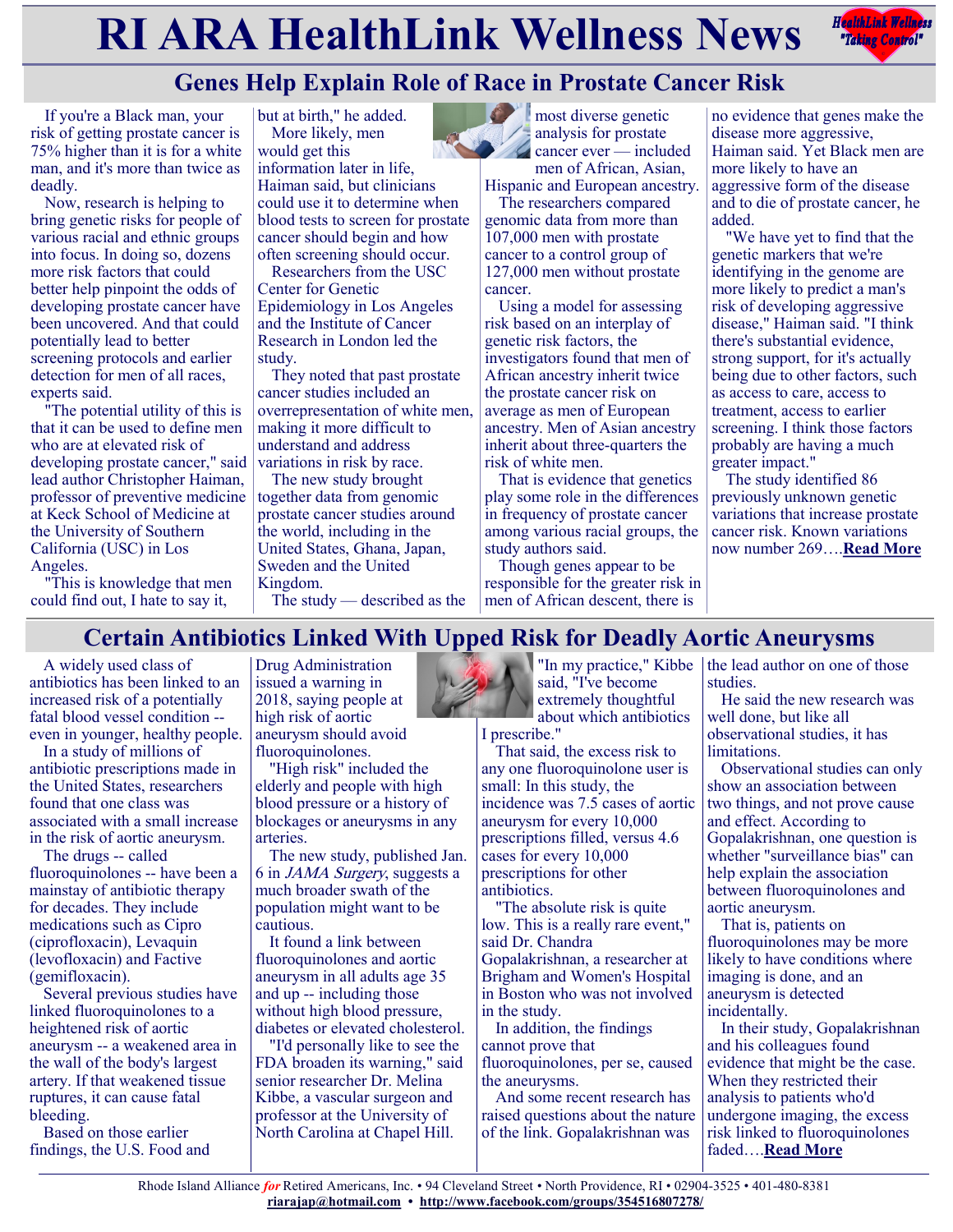#### **Facebook Posts Big Drivers in Vaccine Resistance, Study Finds**

As Americans await their COVID-19 shot, a new study of a different vaccine shows the power of Facebook posts in fueling "anti-vax" resistance to immunization.

The study included more than 10 years of public Facebook posts on the human papillomavirus (HPV) vaccine. It found that nearly 40% of 6,500 HPV vaccine-related posts from 2006 to 2016 amplified a perceived risk. The data suggest the posts had momentum over time.

"We should not assume that only the disease is perceived as a risk, but when research supports it, that medical treatments and interventions might unfortunately also be perceived as risks," said Monique Luisi, an assistant professor at the

University of Missouri School of Journalism, in Columbia.

"It's more likely that people are going to see things on social media, particularly on Facebook, that are not only negative about the HPV vaccine, but will also suggest the HPV vaccine could be harmful. It amplifies the fear that people may have about the vaccine, and we see that posts that amplify fear are more likely to trend than those that don't," she said in a school news release

Luisi said the findings could shed light on the COVID-19 vaccine rollout and distribution.

During the rollout, people will likely see a lot of negative information and that negative information will be what trends on social media, she said.



"If the public can anticipate this negative information, it will be interesting to see if that will make them less sensitive to the perceived risk of the vaccine," she noted.

Research must continue to address the perception of vaccine safety where the vaccine is perceived as a greater health threat than the virus or disease it prevents, Luisi added.

She said the spread of negative information about the HPV shot may lead people to have a false perception of it. Luisi recommended consulting with doctors to make an informed decision.

"People are going to see what they are going to see on social media, so it's important to not only take what you see on social media, but also talk to a doctor or health care provider," she said. "Just because it's trending doesn't mean it's true."

HPV is the most common sexually transmitted infection in the United States, according to the U.S. Centers for Disease Control and Prevention. It can cause genital warts and cancer. A vaccine to prevent it has been available since 2006, and the CDC has more than 12 years of data showing that it is safe and effective, according to the study.

However, HPV vaccination rates across the United States still remain low.

The vaccine is recommended for boys and girls between 9 and 14 years of age, and for people up to age 26 who haven't already gotten the vaccine or finished the series of shots.

## **Allergists' Group Offers Guidelines on COVID-19 Vaccines**

A task force of allergists and immunologists recommends those administering the COVID-19 vaccine ask patients some key questions beforehand.

While reactions to vaccines are extremely rare, the American College of Allergy, Asthma and Immunology (ACAAI) said anyone being vaccinated should be asked if they have a history of a severe allergic reaction to an injectable medication.

If the answer is yes, the individual should be referred to a board-certified allergist for evaluation before getting the COVID-19 vaccination, ACAAI Prevention, if you have a severe

said in a news release. The academy also said COVID-19

vaccines should be given in a health care facility where an allergic reaction can be treated. Patients must be monitored for at least 15 to 30 minutes after injection for any

adverse reaction. COVID-19 vaccines should not be given to people with a known history of severe allergic reaction to any component of the vaccine.

According to the U.S. Centers for Disease Control and



allergic reaction after the first shot, you should not get the second shot. Data regarding risk in

individuals with a history of allergic reactions is very limited and evolving, according to ACAAI. Patients and doctors should balance the risks and benefits of vaccination.

People with allergies to medications, foods, inhalants, insects and latex are probably no more likely than others to have an allergic reaction to COVID-19 vaccines.

COVID-19 vaccines can be given to immunocompromised patients, according to ACAAI. But such patients should be warned of the possibility that they will have a lower immune response.

If you are vaccinated, you should expect pain, swelling and skin rash at the injection site; some swelling of the lymph nodes on the same side as the vaccinated arm; and systemic symptoms such as possible fever, fatigue, headache, chills, muscle pain, joint pain or inflammation. These usually resolve in a few days.

**Weight Training Benefits Older Women, Men Equally, Study Shows**

When it comes to pumping iron, women have as much to gain as men.

A new study compared the results of women and men aged 50 to 90 who started resistance training exercise programs, finding that though men were more likely to gain absolute muscle size, their gains were on par with women's relative to body size.

"Historically, people tended to believe that men adapted to a greater degree from resistance training compared to women,"

said senior study author Amanda (Mandy) Hagstrom, exercise science lecturer at the University of New South Wales

in Sydney, Australia. "The differences we found primarily relate to how we look at the data -- that is, absolutely or relatively. 'Absolute' looks at the overall gains, while 'relative' is a percentage based on their body size," she said in a university news release.

The researchers compared muscle mass and strength gains



in more than 650 older men and 750 older women across 30 resistance training

studies. Most participants had no previous resistance training experience.

"We found no sex differences in changes in relative muscle size or upper body strength in older adults," Hagstrom said. "It's important for trainers to understand that women benefit just as much as men in terms of relative improvement compared to their baseline."

They found that when looking at absolute gains, older men gained bigger muscles and had greater improvements to upper and lower body strength. Women saw the biggest increases when it came to relative lower body strength.

"Our study sheds light on the possibility that we should be programming differently for older men and women to maximize their training benefits," Hagstrom said….**[Read More](https://consumer.healthday.com/b-1-11-weight-training-benefits-older-women-men-equally-study-shows-2649780510.html)**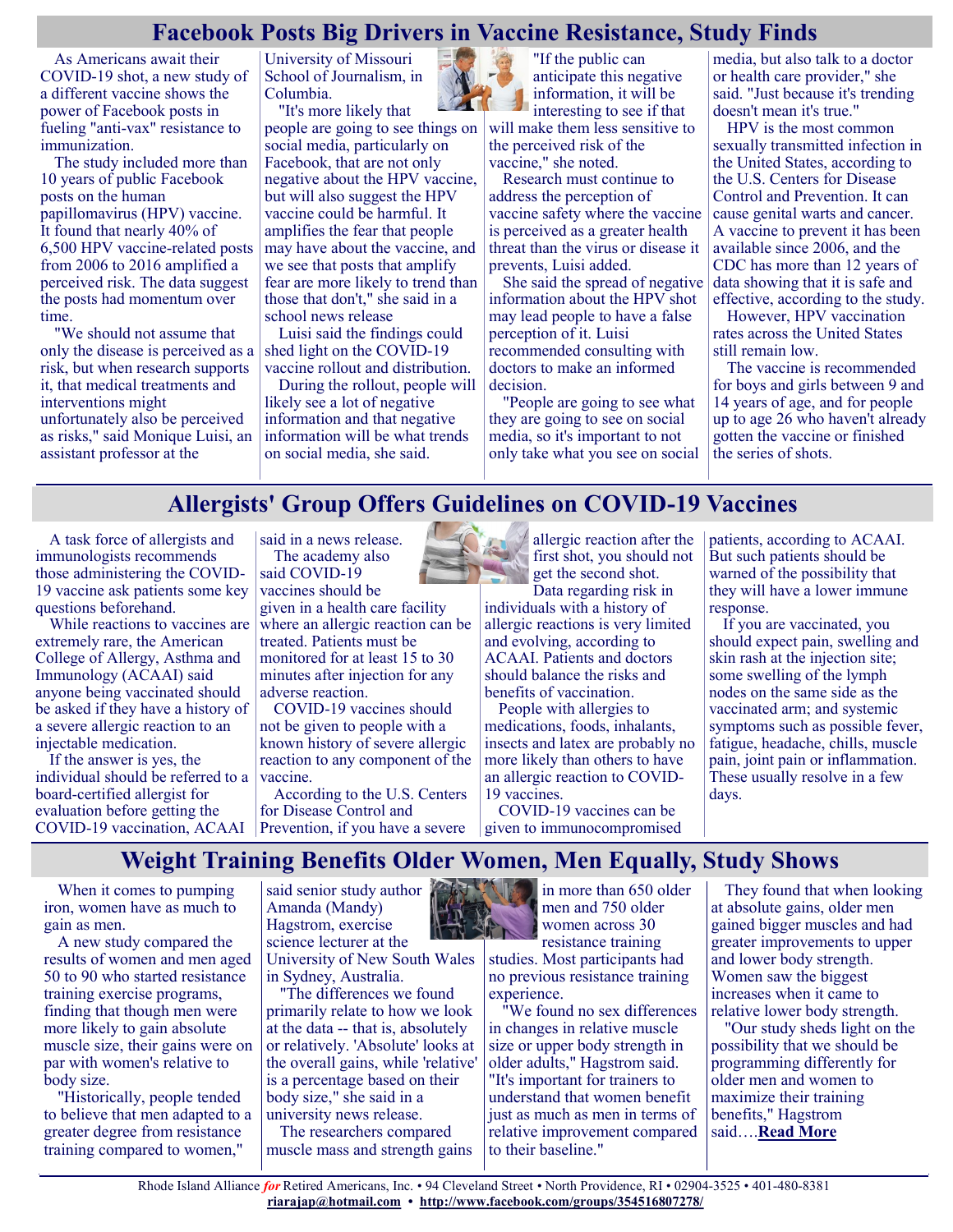### **Can 2 Nutrients Lower Your Risk for Parkinson's?**

People who consume high levels of dietary vitamin C and E may lower their risk for Parkinson's disease by almost a third, a new study suggests.

Foods high in vitamin C include oranges, strawberries, broccoli and Brussels sprouts. Foods high in vitamin E include spinach, collard greens, pumpkin and nuts such as almonds and peanuts.

How might the two nutrients ward off Parkinson's? According to the European researchers involved in the new study, vitamins C and E are also antioxidants that could ward off the cell damage Parkinson's causes. Specifically, antioxidants might help counteract "unstable" molecules and the oxidative stress that can lead to a loss of a brain chemical called dopamine, which is a hallmark of the condition.

"The protective effect of vitamins on Parkinson's disease

risk might be limited to specific vitamins, such as vitamins E and C. Therefore, eating foods that are rich in vitamins E and C might help to prevent the development of Parkinson's disease," said researcher Essi Hantikainen, from the University of Milano-Bicocca in Italy.

"Also, high concentrations of vitamin C are found in the central nervous system, where it has neuroprotective properties," she explained.

Hantikainen noted that this study can't prove that vitamins E and C prevent Parkinson's, only that high levels of these vitamins are associated with a lower risk of developing the disease.

"Further research is needed to confirm these findings," she said. "And it is not yet clear what the most beneficial amounts of vitamins E and C are



Parkinson's disease is a movement disorder. It gradually reduces dopamine, a chemical in the

brain, affecting speech, walking and balance. The causes aren't known, and there are no effective treatments, nor is there a cure.

For the study, published online Jan. 6 in the

journal Neurology, Hantikainen and her colleagues followed nearly 44,000 adults in Sweden for an average of 18 years. None had Parkinson's at the start.

Participants completed a questionnaire at the outset about their medical history, diet and exercise, including height, weight and physical activity.

They were then divided into three groups: those with the highest intake of vitamins E and C, those with moderate intake and those with the lowest intake.

Throughout the study, 465 people developed Parkinson's disease.

After taking into account factors like age, sex, body mass index and physical activity, people who got the most vitamins E and C had a 32% lower risk of Parkinson's disease than those who got the least. What about getting the two vitamins from supplements? "We were not able to investigate the effect of supplements on the risk of Parkinson's disease," Hantikainen said, but there might be good health reasons to try sourcing the nutrients from food, not pills. "High intake of some vitamins from supplements, such as vitamin E, has been linked to a higher risk of certain diseases, such as cardiovascular disease," she

said….**[Read More](https://consumer.healthday.com/1-7-two-nutrients-from-a-healthy-diet-could-lower-your-odds-for-parkinsons-2649732942.html)**

#### **Mediterranean Diet Could Help Stop Prostate Cancer's Spread**

Food as medicine: New research suggests that a healthy Mediterranean diet might lower the risk of prostate cancer progressing to a more advanced state.

The relative lack of saturated fat in these diets might be a major reason why.

The Mediterranean diet is "known for its lower consumption of saturated fats," said Dr. Phillip Vigneri, a prostate cancer specialist unconnected to the new study. He heads the department of radiation medicine at Staten Island University Hospital in New York City.

For example, "it has been known for some time that while Japan has a similar incidence of prostate cancer, it has a lower metastatic rate and mortality," Vigneri pointed out. And while it's not possible to prove clear cause and effect, "this difference is usually attributed to a [Japanese] diet that is lower in fat," he said.

The new study involved 410 prostate cancer patients and was led by Dr. Justin Gregg, assistant professor of urology at the

University of Texas MD Anderson Cancer Center, in Houston. Because most prostate cancer cases are lowrisk and have

favorable outcomes, many men do not need immediate treatment and opt for "active surveillance." That was the case for the participants in this study.

The Houston team found that those who stuck to meals rich in fruits, vegetables, legumes, cereals and fish -- hallmarks of a Mediterranean diet -- had a much lower risk of their prostate cancer growing or advancing to a point where active treatment might be needed.

After a median three years of follow-up, 76 men in the study saw their cancer progress. But for every one-point increase in an individual patient's

"Mediterranean diet score," the researchers found a 10% lower risk for tumor progression.

"A Mediterranean diet is noninvasive, good for overall health and, as shown by this study, has the potential to effect the progression of their cancer," Gregg said in an MD Anderson



fats."

news release. He described the regimen a "diet rich in plant foods, fish and a healthy balance of monounsaturated

The research also found that the effect of a Mediterranean diet was more pronounced in Black men. That's significant, because the rate of prostate cancer is more than 50% higher in Black Americans compared to whites, and outcomes for Black men are typically more dire.

According to Vigneri, low-fat diets may impede cancer at a cellular level.

"Laboratory studies have shown that saturated fats in the petri dish facilitate invasion and migration of cancer cells," Vigneri said.

Dr. Elizabeth Kavaler is a urology specialist at Lenox Hill Hospital in New York City. Reading over the new findings, she said they support the notion that nutritious food helps keep us healthy and supports our immune system's ability to function.

"A healthy diet with plant-

based foods will help us live longer," Kavaler believes. "For men with low-grade, low-stage prostate cancer, adhering to a Mediterranean-style diet can mean life or death," she said.

The diet's benefits for health extend far beyond cancer prevention and control, noted study co-researcher Carrie Daniel-MacDougall.

"The Mediterranean diet consistently has been linked to lower risk of cancer, cardiovascular disease and mortality," said Daniel-MacDougall, associate professor of epidemiology at MD Anderson. "This study in men with early-stage prostate cancer gets us another step closer to providing evidence-based dietary recommendations to optimize outcomes in cancer patients, who along with their families, have many questions in this area."

For more on prostate cancer, head to the **[American Cancer](https://www.cancer.org/cancer/prostate-cancer/about.html)  [Society.](https://www.cancer.org/cancer/prostate-cancer/about.html)**